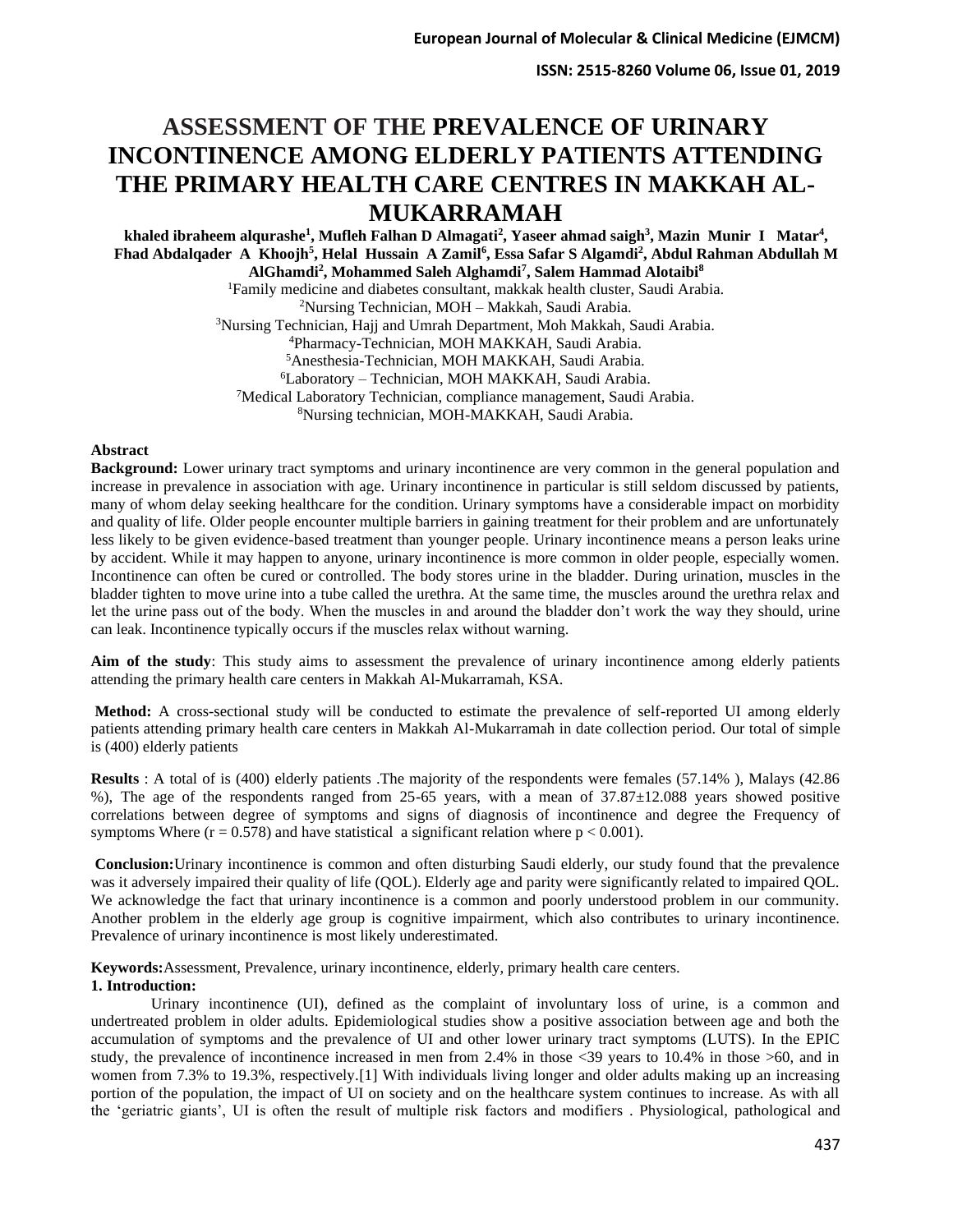## **ISSN: 2515-8260 Volume 06, Issue 01, 2019**

functional changes can result in a loss of continence.[2] Older adults tend to not seek help from healthcare providers for a variety of reasons, including perceived stigma and social embarrassment, belief that UI is a normal part of ageing and an several disorders result in urinary incontinence, but the majority is accounted for by stress UI (involuntary loss of urine on effort or physical exertion, or on sneezing/coughing) and urgency incontinence (involuntary loss of urine associated with urgency).[3]

Urinary incontinence (UI) is defined by the International Continence Society and the International Urogynecological Association as any in voluntary leakage of urine. Urinary incontinence will have an effect on the patient's life in some ways, some miss the flexibility to follow their favorite sports, some are fazed by having to wear hygienic protection,[4] their sex life and intimate relationship are abundant plagued by the negative impact of incontinence.Several studies have indicated that Male UI happens most often among women of advanced age and Multiparty. The development of feminine UI could influence the decision to place an elderly woman into a geriatric home. [5]A selected downside for Muslim ladies with UI is that the inability to perform daily prayers (Salat). Distinguishing misconceptions regarding UI and reasons for delay in seeking medical recommendation would possibly facilitate to spot areas wherever a desire exists for educating the general public and healthcare employees. Prevalence of enuresis among Saudi ladies.[6] While incontinence doesn't cause death, it will have a profound impact on quality of life comparable to of stroke, sickness} and chronic-obstructive pneumonic disease. additionally, incontinence accounts for over \$20 billion in annual expenditures within the u. s., an amount greater than the annual direct cost of breast, ovarian, cervical, and uterine cancers. [7]

One of the main risk factors for stress incontinence, is vaginal child birth, it absolutely was according that one third of feminine tough enuresis five years once their initial canal delivery [8]. The term Quality of life is employed typically to point 'happiness', except for each patient it's going to have totally different meaning: high financial gain and cash, sensible family life and relationship with others, job satisfaction, sensible physical and psychological state [9]. Several recent publications have demonstrated, using functional magnetic resonance imaging, that OAB is associated with changes in cerebral blood flow to certain areas of the brain. The amount of white matter changes (seen as areas of hyper intensity on MRI) may link several geriatric syndromes, including decline in cognition, mobility and continence. There is also increasing evidence that suppression of urinary urgency may require more subconscious effort in older persons, and that this may be related to the amount of white matter hyper intensities[10]

The term enuresis is usually used to consult with incontinency primarily in kids, like nocturnal incontinence (bed wetting).[11] Pelvic surgery, pregnancy, childbirth, and menopause are major risk factor.[12] Urinary incontinence is usually a results of AN underlying medical condition however is under-reported to medical practitioners. There are four main types of incontinence. Urge incontinence , Stress incontinence , Overflow incontinence , Functional incontinence.[13]

#### 1.**2. Literature review**

In a study in Qatar found that, twenty first of ladies have UI, however asthma was a major risk issue influencing the incidence of UI. Social and religious factors have a major impact on the QoL of leaky ladies.[14] Ghafouri etal found Urinary Incontinence can seriously affect the social and personal life of patients, and ultimately their quality of life . [15] elderly with urine incontinence avoid social gatherings, as they are afraid that sudden loss of urine will put them in an embarrassing situation[16].

In a study in Egypt a complete of one,652 elderly were enclosed. The prevalence of UI among study subjects is 54.8%. Aging, low instructional level, menopause, higher parity, vaginal delivery, and previous multiple abortions were found to be significantly associated with UI. The prevalence of urge, stress and mixed incontinence, reciprocally exclusive of every different, was 15%, 14.8%, and 25%, severally. The prevalence of severe incontinence is 8.4%. Relating to the standard of life, the foremost distressing problems for sufferers were their inability to pray (90%).[17]

In a local study done out 2008 at a medical aid center in Jeddah found that the prevalence of UI was 41.4 % . [18] This local research studied the prevalence of UI, the chance factors and also the barriers to seek health advices however not relating UI to quality of life. incontinence remains a silent downside as a major variety of ladies don't ask for treatment, even once their symptoms cause major distress and hinder their daily activities [9].

In Hong Kong Study impaired QOL, as assessed by IIQ-7, was reported at 11.7%, while in Iran elderly with mixed incontinence reported significantly lower QOL and mental health  $(P < 0.001)$  compared to those with stress and urge incontinence.[19]

A study in Kuwait, 54.5% of elderly and twenty two.4% of men according having involuntary loss of urine. Age on top of forty five years  $(p<0.001)$ , BMI bigger than  $25\text{kg/m2}$  ( $p=0.001$ ), drinking over one-cup of a caffeinated drink per day  $(p=0.041)$ , and a history of diabetes  $(p=0.002)$  were associated with UI in girls. A history of diabetes  $(p=0.044)$ , and BMI bigger than thirty kg/m2 ( $p=0.041$ ) were associated with UI in men. Obesity was the foremost governable risk issue for UI [20]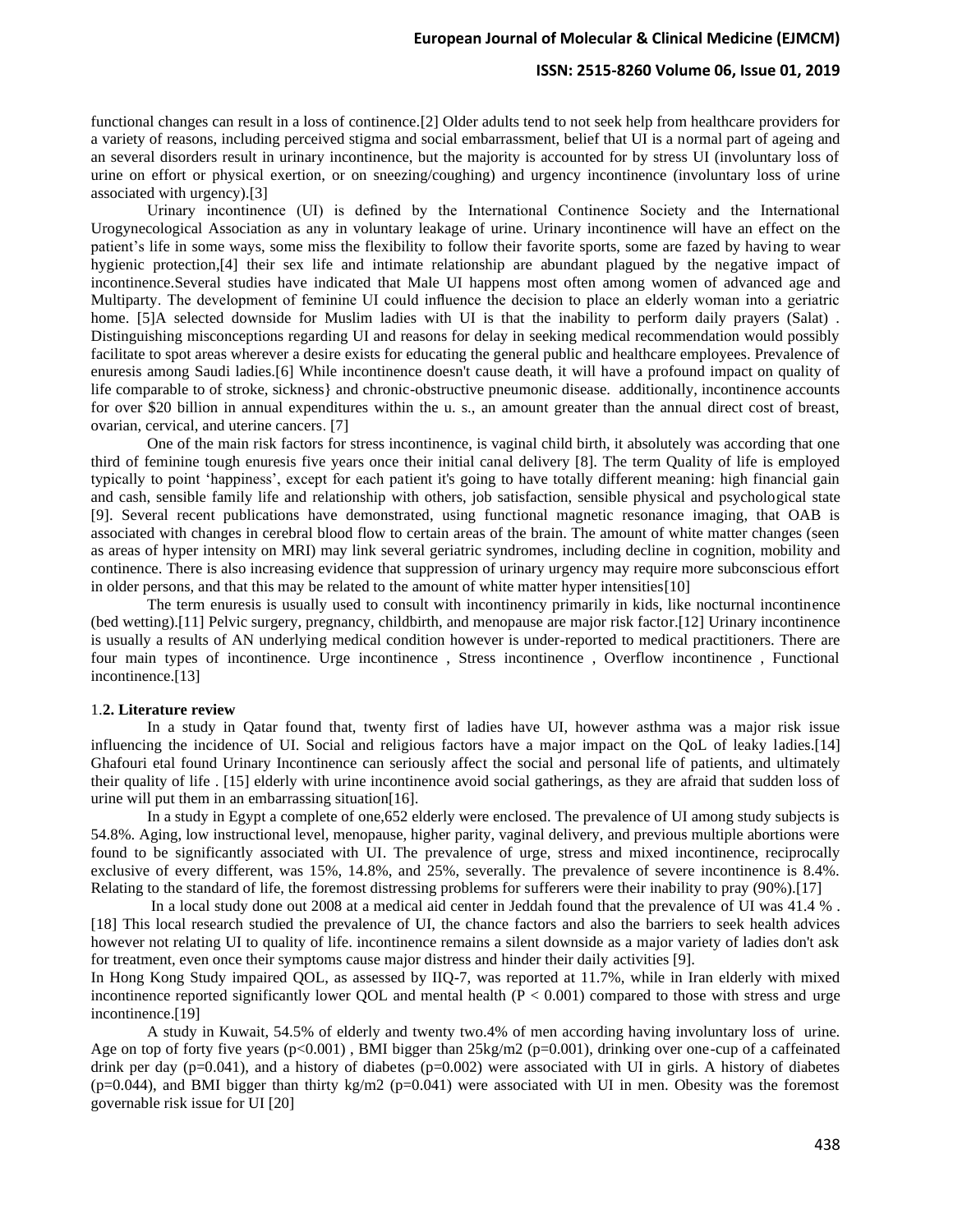## **ISSN: 2515-8260 Volume 06, Issue 01, 2019**

A cross-sectional study of ladies attending Ministry of Health primary healthcare centers in Saudi Arabia, the stress UI, urgency UI, and mixed UI were reported by 36.4% (95% CI, 31.7–41.4), 27.4% (95% CI, 23.2–32.1), and 22.2% (95% CI, 18.3–26.6), severally. Urinary leakage was reported daily by 17.2%, and 25.5% experienced leakage more than once a week. Risk factors for UI enclosed increased age  $(P < 0.001)$ ; parity greater than five  $(P < 0.001)$ ; biological time (P = 0.004); and history of epithelial duct medicine surgery, chronic cough, or constipation (P $\leq$  0.001). Medical recommendation wasn't wanted by eighty five.5% of ladies with UI. Several of the ladies with UI reported adverse effects on their daily activities.[21]

#### **1.3 Rationale**

The researcher is interested in urinary incontinence because it is a common problem among elderly people. Urinary incontinence remains a silent problem as a significant number of patients do not seek treatment, even when their symptoms cause major distress and hinder their daily activities hence there is a lake of enough information and studies about the exact prevalence of UI and its risk factors among male elderly patients attending primary health care centers in Makkah Al-Mukaramah , KSA.

#### **1.4Aim of the study**

This study aims to assessment the prevalence of urinary incontinence among elderly patients attending the primary health care centers in Makkah Al-Mukarramah 2019

## **1.5 OBJECTIVES**

To assessment the prevalence of urinary incontinence among elders attending Al-Adl primary health care center in Makkah Al-Mukarramah, 2019.

# **2 METHODOLOGY**

#### **2.1Study Design**

A cross-sectional study was be conducted to assessment the prevalence of self-reported UI among elderly patients attend to primary health care centers in Makkah Al-Mukarramah in date collection period.

### **2.2Study Population**

Elderly patients (60 years old or older) attending Al-Adl primary health care center in Makkah Al-Mukarramah

#### **2.3Study Area**

Makkah Al-Mukarramh is the holy city of every Muslim in the world. It is the main place of the pilgrims to perform Umrah and Hajj. Makkah is a modern city and there is a continuous working to improve the infrastructure of Makkah for the sake of both Makkah citizens and pilgrims. Makkah Al-Mukarramah has many schools in every educational level in addition to Umm Al-Qura University which has medical college.

Makkah has many hospitals in addition to King Abdullah Medical city which is tertiary center. Also, it has 85 PHC centers under supervision of Directorate of Health Affairs of Makkah Al-Mukarramah. These centers distributed under 7 health care sectors and each sector contains around  $10 - 14$  primary health care centers. Three health care sectors inside Makkah Al-Mukarramah city (urban) with 37 primary health care centers underneath and four sectors are outside Makkah (rural) with 48 primary health care centers. The three healthcare sectors inside Makkah Al-Mukarramah are Al-Ka'akya with 11 primary healthcare centers, Al-Adl with 12 primary healthcare centers and Al-Zahir with 14 primary healthcare centers.

# **2.4Eligibility criteria**

# **Inclusion criteria**

- All Saudi elderly patients (males and females) attending Al-Adl primary health care center in Makkah Al-Mukarramah .
- Patients who can write and read in Arabic Language

# **Exclusion criteria**

- Patients who refuse to participate in the study
- Persons who have reported severe mental disabilities.

## **2.6Sample size**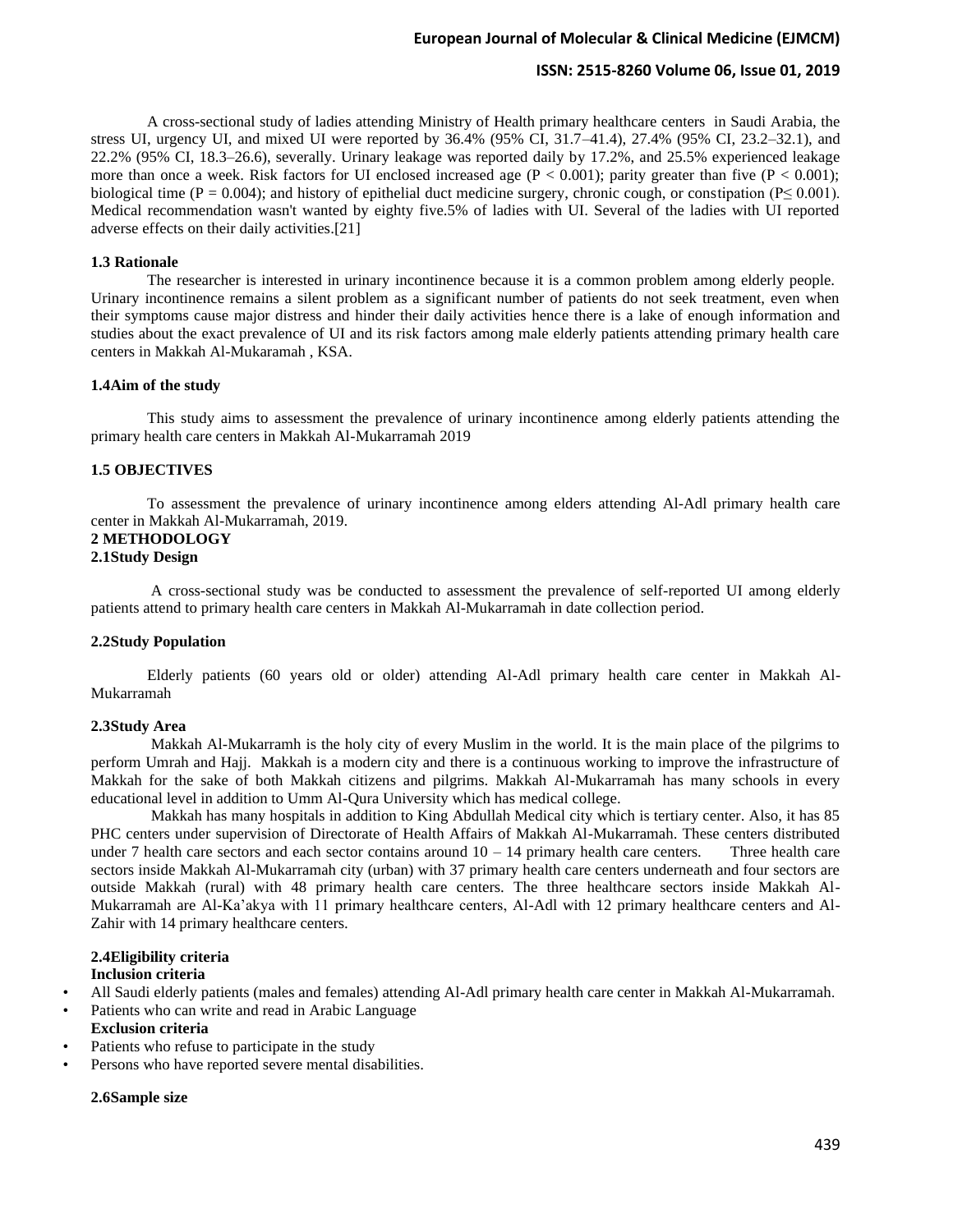# **ISSN: 2515-8260 Volume 06, Issue 01, 2019**

The total number of elderly patients attending Al-Adl primary health care center (under Al-Adl health care sector) in one month is 2500. Based on this information sample size was calculated using a website (raosoft.com). The resulted estimated sample size is 300 elderly patients including 10% piloting. The confidence interval is 95% and margin of error is 5%. The estimated prevalence used is 50% to calculate maximum sample size.

#### **2.6. Sampling technique**

Regarding health care center selection, there are three health care sectors inside Makkah Al-Mukarramah which are Al-Ka'akya, Al-Zahir and Al-Adl. By using simple random sample technique (by using randomizer.org), Al-Adl health care sector was selected. There are 12 primary health care centers under Al-Adl health care sector which was enumerated from 1 to 12. Again, by using simple random sample technique Al-Adl primary health care center was selected (by using randomizer.org website). Regarding patients' selection, the total number visiting Al-Adl PHC is 2500 per month and the sample size is 300. The data collection period is 20 days (four weeks minus weekends). Every day there are nearly 85 patients attending in Al-Adl PHC in both section (male and female sections). To collect data from sample size, the researcher needs nearly 16 patients per day to collect desired sample size. The researcher has been selecting every 3rd patient to cover the sample size during data collection period.

## **3. Data collection tool (instrument) Questionnaire:**

- The validated international Self Urinary Incontinence , including Medical, Epidemiologic, and Social aspects of Aging questionnaire (MESA, questionnaire), was be used in collecting data , categorizing type of urine leakage and perception.
- A dichotomous question determined whether respondents had reported UI to a doctor; open- and closed-ended questions explored their reasons was be added .

#### **Data Collection technique**

The researcher has used Arabic version of the questionnaire since the target population are Saudi elderly. The questionnaire was being distributed to all patients attending Al-Adl primary health care center during the data collection period (which is 20 days initially). The questionnaire was distributed equally between male and female section because it is separate departments. The researcher has be train 2 nurses on how to fulfill the questionnaire in order to optimize the interpreter reliability. The researcher was distribute the questionnaire in the waiting area in male section while in female section, has be trained nurse was be distribute the questionnaire in female waiting area. After that, the researcher was being collected the paper daily from the nurse for data entry and analysis after thanking the participants for their precious time and effort.

The services: the researcher has been providing the participants with a simple gift as an appreciation for their participation in the study, after collecting questionnaire from them.

#### **3.1Study variables:**

- Dependent variables: Prevalence of depression among elderly patients
- Independent variable:
- Age, Gender, Marital status , Educational level , Monthly income , Occupation , Presence of chronic disease , Presence of disabilities (cognitive, motor).

## **3.2Data entry and analysis**

Statistical analysis has be performed using SPSS software program (Statistical Package for Social Sciences), version 24.0. descriptive using listing and frequency and analytic statistics using chi-square test to analyses the association and the difference between two qualitative categorical variables or t test for two quantitative categorical variables or using other statistical tests if needed.

Significance: P value less than 0.05 is considered statistically significant

#### **3.3Pilot study/pretesting**

A pilot study on 35 participants representing 10% of study sample size (out of study area) was be conducted to explore applicability, acceptance and obstacles and plan to overcome these problems.

## **3.4. ETHICAL CONSIDERATIONS:**

- Permission from research committee in the joint program of family medicine in Makkah Al-Mukarramah has be obtained
- Permission from the Makkah joint program of family medicine has be obtained.
- Permission from the Directorate of Health Affairs of the Holy Capital Primary Health Care has been obtained.
- Permission from administration of public health in Makkah Al-Mukarramah has been obtained.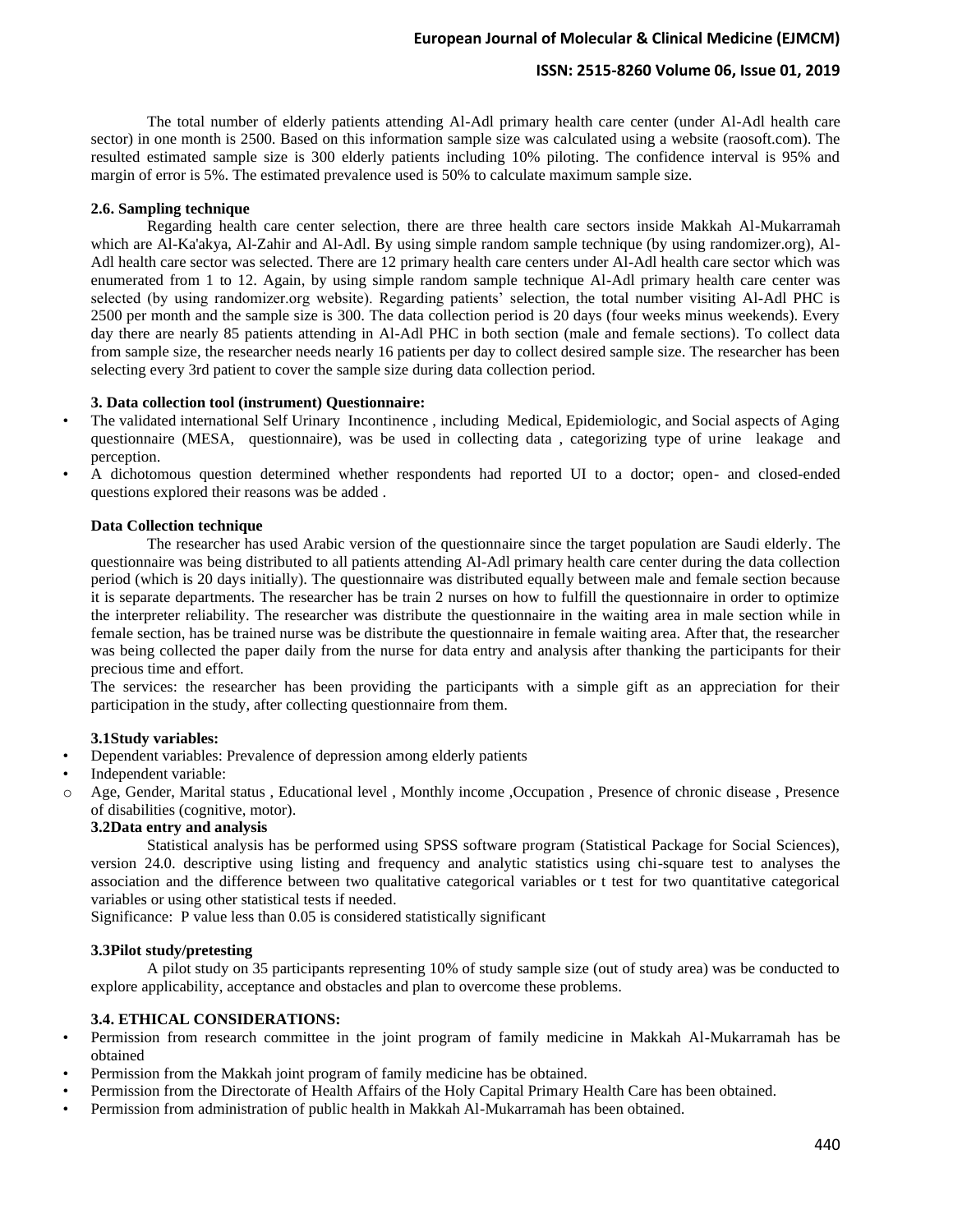## **ISSN: 2515-8260 Volume 06, Issue 01, 2019**

- Permission from health care center administrator has been obtained.
- All information will be confidential, and a result hasbeen submitted to the department.

## **3.5Strengths and limitations**

Possible limitations: Time limitation.

# **3.6Budget:**

The research has be self-budgeted

## **4. Result**

**Table (1) descriptions of Socio-demographic data (n-300)**

| ge                                          |                   |  |
|---------------------------------------------|-------------------|--|
| <25                                         |                   |  |
| $25 - 35$                                   |                   |  |
| $35 - 45$                                   | $\overline{2}$    |  |
| $>45$                                       |                   |  |
| Range                                       | $-69$             |  |
| Mean±SD                                     | $.112 \pm 14.234$ |  |
| ender                                       |                   |  |
| Female                                      | $\mathbf{3}$      |  |
| Male                                        | .7                |  |
| evel of education                           |                   |  |
| Primary                                     |                   |  |
| Intermediate                                |                   |  |
| Secondary                                   | 18                |  |
| High education                              |                   |  |
| ccupation                                   |                   |  |
| Yes                                         | 7                 |  |
| N <sub>o</sub>                              | $\overline{3}$    |  |
| conomic level                               |                   |  |
| Low                                         |                   |  |
| Average                                     | 6 <sup>1</sup>    |  |
| High                                        |                   |  |
| ow often do you get up at night to urinate? |                   |  |
| $\mathbf{1}$                                |                   |  |
| $\overline{2}$                              |                   |  |
| 3                                           |                   |  |
| more than 3                                 | $\overline{0}$    |  |
| ow often do you urinate during the day?     |                   |  |
| less than 5                                 |                   |  |
| $5-10.$                                     | $\boldsymbol{0}$  |  |
| more than 10                                | 7                 |  |

The majority of the respondents were females (51.0% ), Male (49.0 %), The age of the respondents ranged from 23-69 years, with a mean of 41.112±14.234years . had Secondary education (36.0%), were working (59.0%) and economic level Average income is (42.0%) but Low income ( 30.0 %) .while How often do you get up at night to urinate the majority more than3were(40.0%) and How often do you urinate during the daymajority 5to10 were (40.0%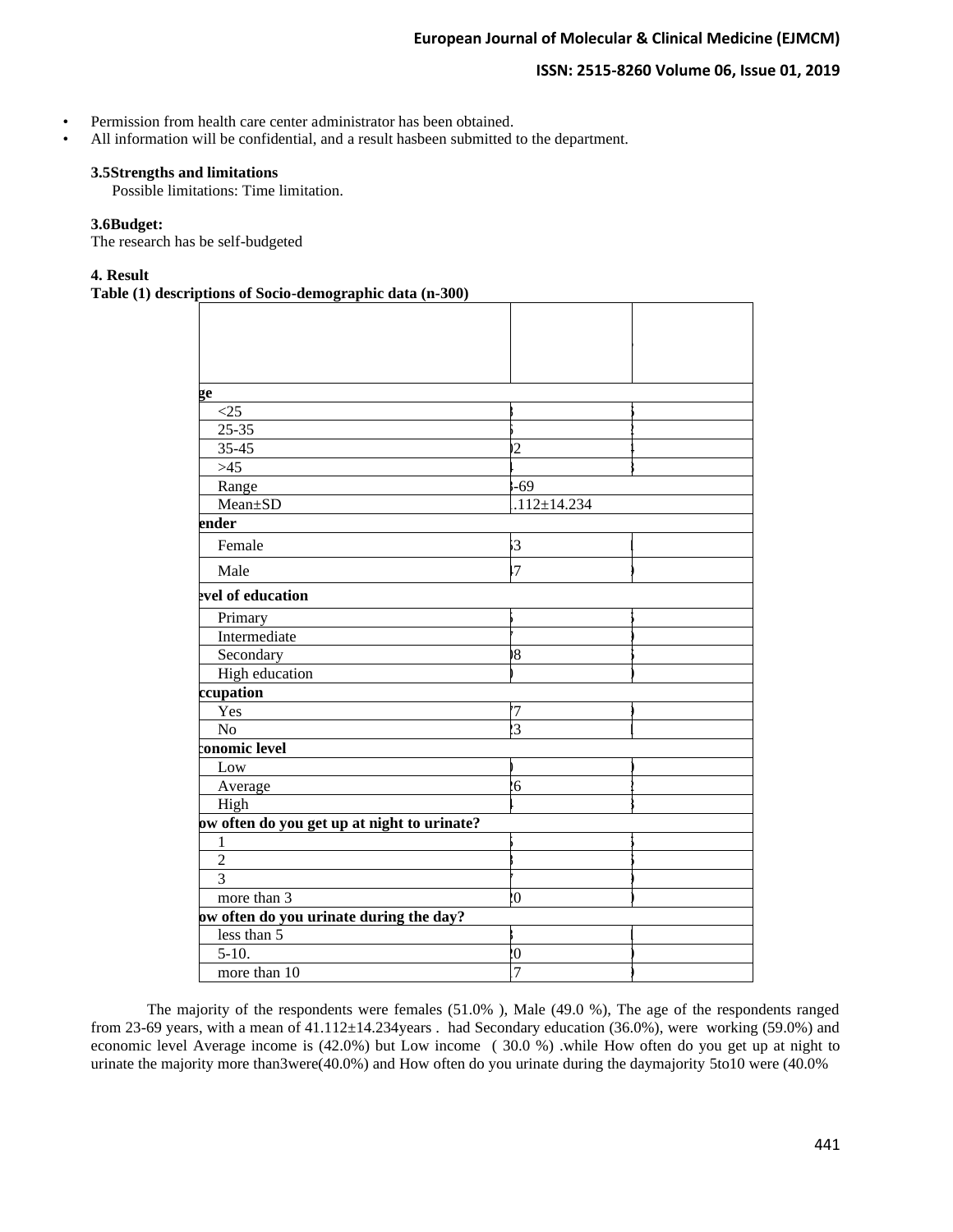# **ISSN: 2515-8260 Volume 06, Issue 01, 2019**

| ems                                                                                       | rinary<br>ssessment | <b>Incontinence</b> | ank | ne sample T-test<br>$est value=2$ |       |
|-------------------------------------------------------------------------------------------|---------------------|---------------------|-----|-----------------------------------|-------|
|                                                                                           | ean                 |                     |     |                                   | value |
| <b>b</b> you face frequent urination?                                                     | 226                 | 807                 |     | .746                              | 000   |
| equency of urine leak                                                                     | 034                 | 933                 |     | .565                              | 000   |
| epeated the Leakage                                                                       | 089                 | 984                 |     | .261                              | 000   |
| nall amounts of leakage (drops)                                                           | 703                 | 862                 |     | .019                              | 000   |
| ifficulty emptying bladder                                                                | 066                 | 904                 |     | .044                              | 000   |
| b you have to rush to the bathroom<br>cause you get a sudden, strong need 857<br>urinate? |                     | 913                 |     | .181                              | 000   |
| eakage related to physical activity                                                       | 289                 | 957                 |     | .422                              | 000   |
| eakage related to physical activity,<br>ughing, or sneezing                               | 777                 | 210                 |     | .020                              | 000   |
| in or discomfort in lower abdominal<br>genital area                                       | 163                 | 945                 |     | .686                              | 000   |

**Table (3) descriptions Urinary Incontinence Assessment in Older Adults**

Table 3showFace frequent urination more than one time .There was a statistically significant were P-value (0.000) , T=20.746 while Rank 2%. the majority Their proportions of frequency of urine leak There was a statistically significant were P-value (0.000) , T=17.565 while Rank 6%, Mean(3.034%) of respondents were reported the Small amounts of leakage (drops) There was a statistically significant were P-value (0.000), T=23.019 while Rank 9, Mean(2.703%)while Frequency of urine leak. There was a statistically significant P-value (0.000) T=15.261 while Rank 4, Mean(3.089%) but Difficulty emptying bladder. There was a statistically significant P-value (0.000) T=22.044while Rank 5, Mean(3.089%), regarding Do you have to rush to the bathroom because you get a sudden, strong need to urinate there was a statistically significant P-value (0.000) T=25.181 while Rank 7, Mean(2.857%), regarding Leakage related to physical activity there was a statistically significant P-value (0.000) T=28.422 while Rank 1, Mean(3.289%) also Leakage related to physical activity, coughing, or sneezing there was a statistically significant P-value (0.000) T=12.020 while Rank 8, Mean(2.777%), regarding Pain or discomfort in lower abdominal or genital area there was a statistically significant P-value (0.000) T=20.686 while Rank 8, Mean(3.163%),

|  | Table (4)descriptions the Impact of Urinary Incontinence on Participant's Perceived Quality of Life |  |  |
|--|-----------------------------------------------------------------------------------------------------|--|--|
|  |                                                                                                     |  |  |

| ppact of Urinary Incontinence on                                                    | rine leakage effect |     | ank | ne sample T-test<br>(test<br>llue=2) |              |  |
|-------------------------------------------------------------------------------------|---------------------|-----|-----|--------------------------------------|--------------|--|
| articipant's Perceived Quality of Life                                              | ean                 |     |     |                                      | <b>value</b> |  |
| bility to do household chores (cooking, $_{817}$ )<br>ousecleaning, laundry)?       |                     | 151 |     | .283                                 | $0.001*$     |  |
| <b>hysical recreation such as walking,</b> $ _{451}$<br>vimming, or other exercise? |                     | 191 |     | 094                                  | $0.001*$     |  |
| bility to travel by car or bus more than $_{809}$<br>minutes from home?             |                     | 057 |     | .307                                 | $0.001*$     |  |
| articipation in social activities outside $\frac{1}{666}$<br>our home?              |                     | 907 |     | ,166                                 | $0.001*$     |  |
| motional<br>health<br>(nervousness,<br>epression, etc.)?                            | 940                 | 995 |     | .669                                 | $0.001*$     |  |

Table 4 show Ability to do household chores (cooking, Housecleaning, laundry) .There was a statistically significant were P-value (0.001), T=13.283while Rank 1% with mean 2.817. regarding the Physical recreation such as walking, Swimming, or other There was a statistically significant were P-value (0.001), T=7.094 while Rank 2, Mean(2.451%) while Ability to travel by car or bus more than 30 minutes from home There was a statistically significant were P-value (0.001), T=14.307while Rank 3, Mean(2.809%) Participation in social activities outside Your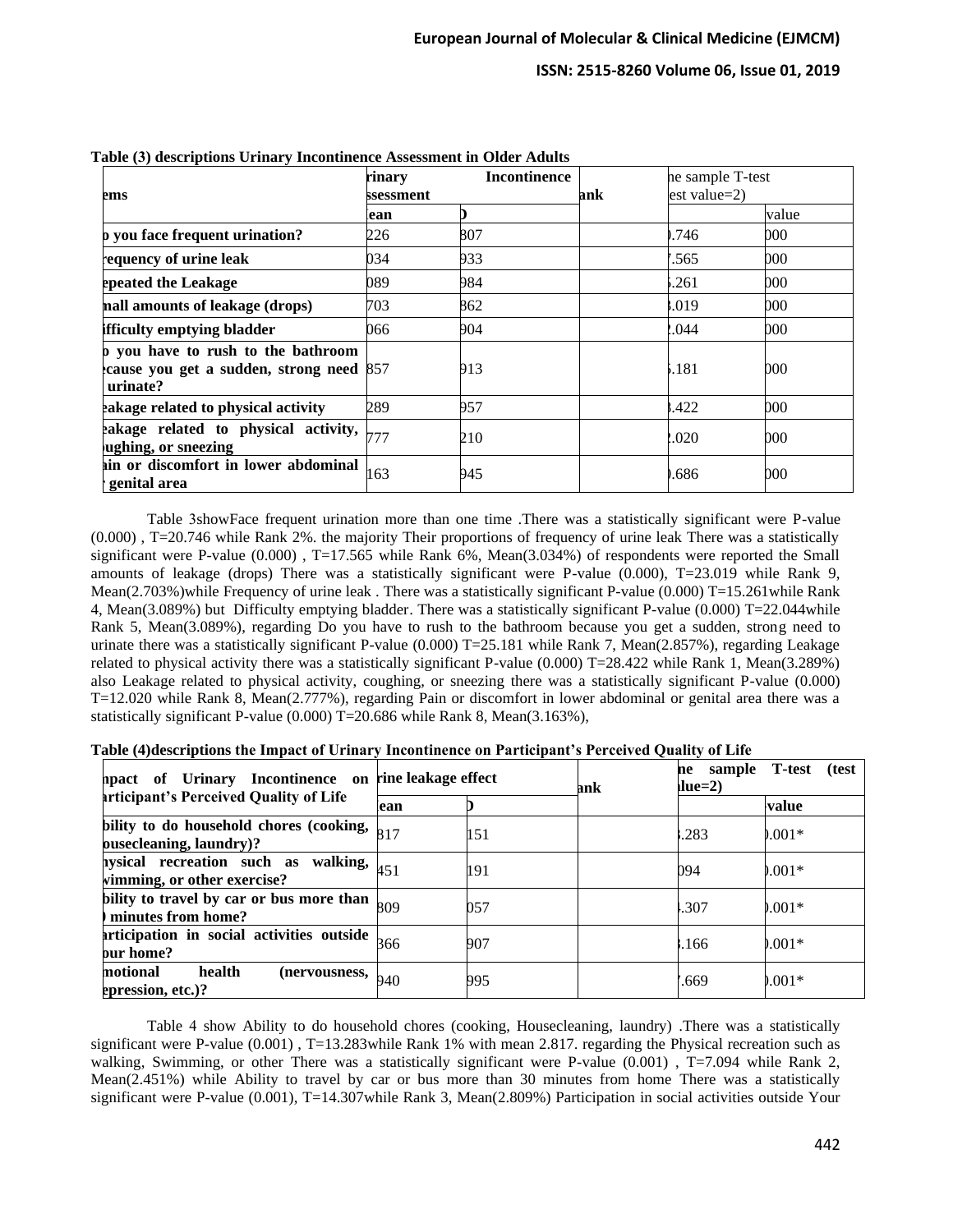# **ISSN: 2515-8260 Volume 06, Issue 01, 2019**

home There was a statistically significant P-value (0.001) T=15.261 while Rank 4, Mean(3.089%) but Difficulty emptying bladder. There was a statistically significant P-value (0.000) T=28.166while Rank 4, Mean(3.366%), regarding Emotional health (nervousness, Depression, etc. there was a statistically significant P-value (0.001) T=17.669 while Rank 5, Mean(2.940%),

|                                                                          | hi-square<br>es |          |        |          |
|--------------------------------------------------------------------------|-----------------|----------|--------|----------|
| rinary Incontinence Questionnaire                                        |                 |          |        | value    |
| b you usually have a strong sense of urgency to urinate?                 | Ю               |          | 000.80 | $0.001*$ |
| re there times when you don't make it to the bathroom and<br>ak urine?   |                 |          | .680   | $0.001*$ |
| bes the sight, sound, or feel of running water cause you to<br>se urine? |                 |          | 000    | 083      |
| b you ever lose urine when lying down?                                   |                 |          | 120    | 729      |
| b you ever pass blood in your urine?                                     |                 | ١Q       | 880    | $015*$   |
| b you ever accidentally wet the bed while sleeping?                      |                 | $\Omega$ | .000   | $0.001*$ |
| b you dribble urine after voiding?                                       |                 |          | 0.920  | $0.001*$ |
| ere you ever catheterized because you were unable to void?               |                 | -6       | !2.880 | $0.001*$ |
| hen urinating, can you usually stop your stream?                         |                 | 9)       | .280   | $0.001*$ |
| ave you ever passed sand, gravel, or stones?                             |                 | 3        | .920   | $0.001*$ |
| r female: When urinary difficulty began                                  |                 |          |        |          |
| begin During a pregnancy                                                 |                 |          |        |          |
| Following a delivery                                                     |                 | 6        | 8.88   |          |
| Following an abdominal or vaginal operation                              |                 | 6        |        | $0.001*$ |
| After menopause                                                          | 3               |          |        |          |

|  | Table (5) descriptions the Signs and symptoms of diagnosis of incontinence |
|--|----------------------------------------------------------------------------|
|  |                                                                            |

Table 5 show All Questions have a statistically significant except 3,4 The testing tool included 5 questions about Signs and symptoms of diagnosis of incontinence the 5 questions had answers limited to Yes, No . These questions were analyzed using the Chi square analysis. The most of question addressed the signs and symptoms of diagnosis of incontinence there was high percentage answer "yes " were respectively (80.0% , 67.0%, 57.0%, 30.0% 21.0% ,18.0%37%,29%)There were a statistically significant in respondents answering .The other tests, which, when combined with the results of Chi square test, were respectively (108.000 , 34.680, 5.880, 48.000, 100.920, 122.880, 52.920 )

Question 11 the testing tool included 4 questions about Signs and symptoms of diagnosis of incontinence for female when urinary difficulty began the 4 questions had answers limited to Yes, No. These questions were analyzed using the Chi square analysis. The most of question addressed the signs and symptoms of diagnosis of incontinence for female there was high percentage answer "NO " were respectively (87,72,92,42 )There were a statistically significant in respondents answering P-value (0.000) .The other tests, which, when combined with the results of Chi square test, were respectively (178.88) indicate the signs and symptoms of diagnosis of incontinence for female .

| Table (6) descriptions of Impact of Urinary Incontinence on Participant's Perceived Quality of Life |  |  |  |
|-----------------------------------------------------------------------------------------------------|--|--|--|
|                                                                                                     |  |  |  |

| ife       |       |        | ppact of Urinary Incontinence on Participant's Perceived Quality of |
|-----------|-------|--------|---------------------------------------------------------------------|
|           |       |        |                                                                     |
| ʻild      |       |        | 00.                                                                 |
| oderate   |       |        | 00.5                                                                |
| evere     |       |        | 00.9                                                                |
| otal      |       |        | 0.00                                                                |
|           |       | .080   |                                                                     |
| hi-square | value | $001*$ |                                                                     |

Regarding the Impact of Urinary Incontinence on Participant's Perceived Quality of Life the majority of our study proportions (52.0%) answer severely but moderately and mild their proportions were respectively (33.0%, 15.0% ) while There were a statistically significant in respondents answering P-value (0.000) .The Chi square test 41.080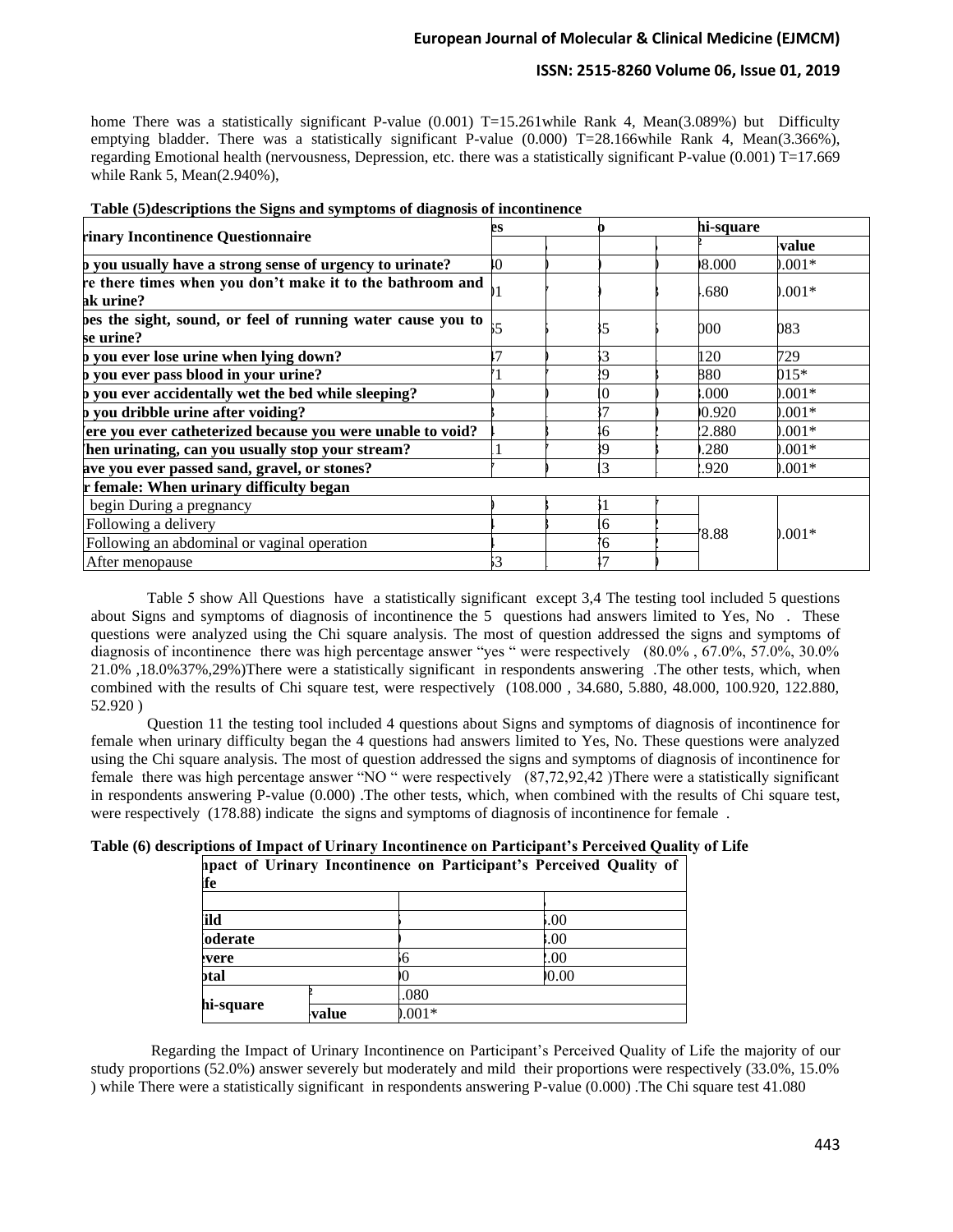## **ISSN: 2515-8260 Volume 06, Issue 01, 2019**



**Figure1 Impact of Urinary Incontinence on Participant's Perceived Quality of Life**

| Table (6) distribute of the relation between the Impact of Urinary Incontinence on Participant's Perceived |  |  |  |  |  |                                      |  |
|------------------------------------------------------------------------------------------------------------|--|--|--|--|--|--------------------------------------|--|
|                                                                                                            |  |  |  |  |  | Quality of Life and demographic data |  |

|               |               |      |             |       |     | otal           |       |           |  |
|---------------|---------------|------|-------------|-------|-----|----------------|-------|-----------|--|
|               |               | ild  | loderate    | evere |     |                |       | hi-square |  |
|               |               |      |             |       |     |                |       | value     |  |
|               | 25            | .22  | .13         |       | .26 |                |       |           |  |
|               | $-35$         | .56  | .29         |       | .23 |                |       |           |  |
| ge            | $-45$         | 44   | .56         |       | .85 | $\overline{2}$ | .968  | $0.001*$  |  |
|               | 15            | .78  | 02          |       | .67 |                |       |           |  |
|               | emale         | .33  | .44         |       | .49 | 3              |       |           |  |
| ender         | ale           | .67  | .56         |       | .51 | 17             | -56   | 278       |  |
|               | rimary        | .67  | $2^{\circ}$ |       | .87 |                |       | 006       |  |
| of<br>evel    | termediate    | .78  | .19         |       | .23 |                |       |           |  |
| lucation      | condary       | .44  | .47         |       | .05 | $\sqrt{8}$     | .823  |           |  |
|               | igh education | .11  | .31         |       | .85 |                |       |           |  |
|               | es            | .67  | .84         |       | .26 | 17             |       |           |  |
| ccupation     |               | .33  | .16         |       | .74 | $\overline{3}$ | .845  | $0.001*$  |  |
|               | $\mathbf{b}$  | .44  | $05\,$      |       | .67 |                |       | $0.001*$  |  |
| conomic level | verage        | .00. | .89         |       | .82 | 16             | 0.836 |           |  |
|               | igh           | .56  | 06          |       | .51 |                |       |           |  |

 In our study show that is a significant relation between The Impact of Urinary Incontinence on Participant's Perceived Quality of Life and age, occupation ,economic level were p-value <0.000 and in between mild and moderate regarding gender and level of education no significant relation between The Impact of Urinary Incontinence on Participant's Perceived Quality of Life and gender and level of education

**Figure (6)distribute of the relation between the Impact of Urinary Incontinence on Participant's Perceived Quality of Life and demographic data**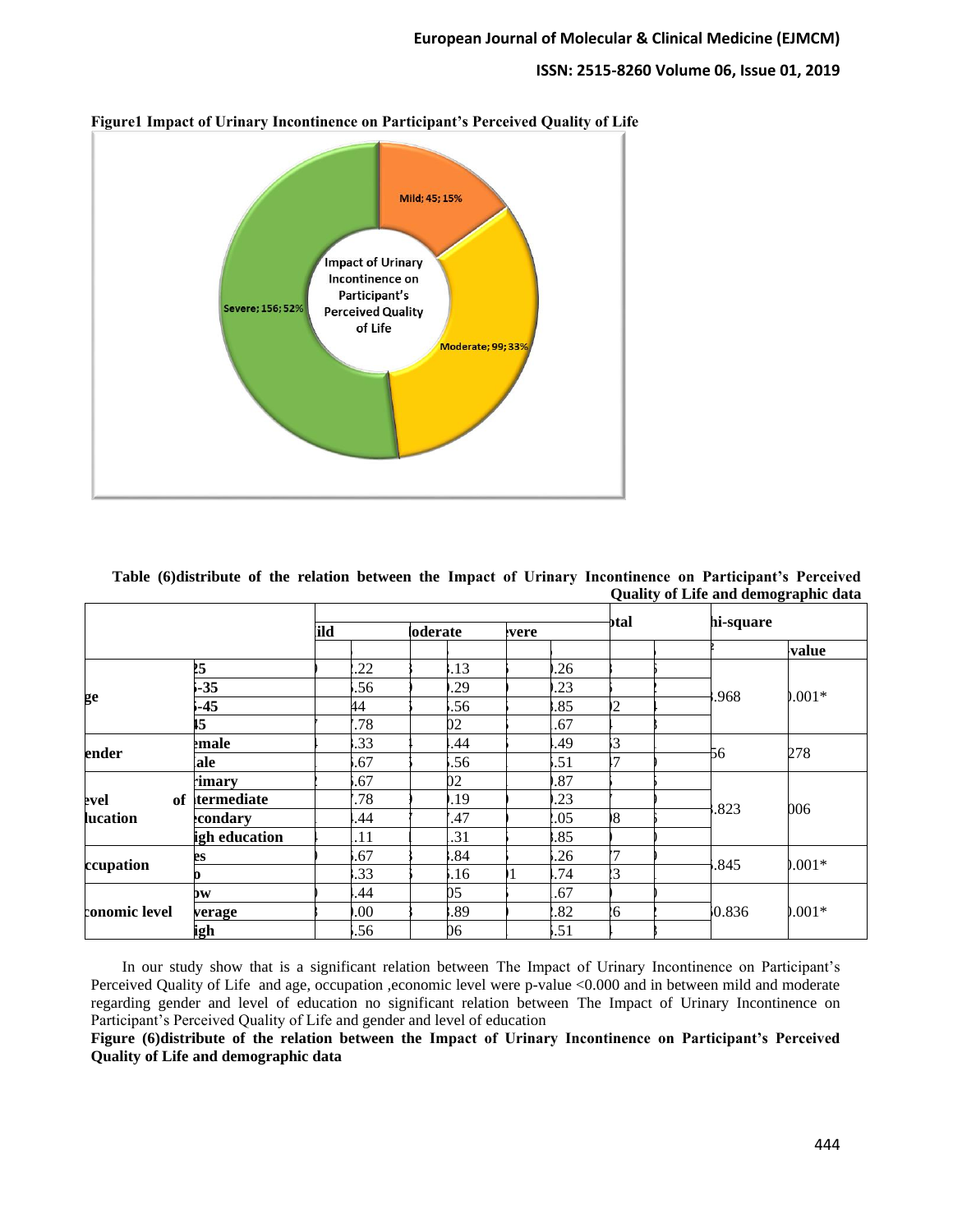#### **ISSN: 2515-8260 Volume 06, Issue 01, 2019**



#### **5. Discussion**

Urinary incontinence can affect the patient's life in many ways.the objective of this study was This study aims to assessment the prevalence of urinary incontinence among elderly patients attending the primary health care centers in Makkah Al-Mukarramah, KSA. This study focused on only incontinent in the primary health care centers in Makkah Al-Mukarramah, among elderly patients with. The findings of study that urinary incontinence was more common among females, as compared to males . in other study found that males had a higher risk of urinary incontinence compared to females This contrasted with our studies .[16,22]

Age was to be associated with urinary incontinence. The odds of the elderly aged 35 - 45 years and above having urinary incontinence were ranged from years, in this study, urinary incontinence may be related also with difficulty in mobility and transferring and ability to do household chores (cooking, Housecleaning, laundry ) see Table (4) Many studies have shown very high prevalence rates of urinary incontinence in those aged 85 and older other Studies have shown that in addition to changes of normal aging, diseases such as dementia and cognitive impairment, which are commonly experienced by the elderly, may contribute to the problem of urinary incontinence. Urinary tract infections, diabetes mellitus, benign prostatic hyperplasia, and immobility are also typical examples of conditions that may impact urinary incontinence . Higher age group being a risk factor for developing incontinence was reported by many researchers.[21,23]

Sinclair and Ramsey [24,25] reported emotional impact of incontinence to include emotional health (nervousness, Depression, etcsocial and recreational isolation from anxiety and fear of being incontinent in public.[26,27] the majority their proportions (66.28 % ) of respondents were reported the (moderately and followed by greatly emotional health) . The findings of an earlier study in Kuwait , were comparable with our study as 75% of their female participants said they did not perceive their urinary incontinence as a health challenge and therefore did not seek medical care . Reports from other Arab countries were contradictory to the Kuwaiti findings; the Qatari study reported that 79% of his Qatari women participants reported moderate to severe negative impact on their lives.[28]

The Jordanian women felt it had a negative impact on their psychosocial well-being , and the Emirati women felt urinary incontinence was cumbersome, disrupting their social and religious activities . The Saudi women in both Jeddah and Riyadh reported adverse effect on their lives yet majority of them did not seek medical care. [7,29]Woman had both during a pregnancy, a delivery, an abdominal or vaginal operation but after menopause increased the percentage the testing tool included 4 questions about Signs and symptoms of diagnosis of incontinence for female when urinary difficulty began the 4 questions had answers limited to Yes, No. These questions were analyzed using the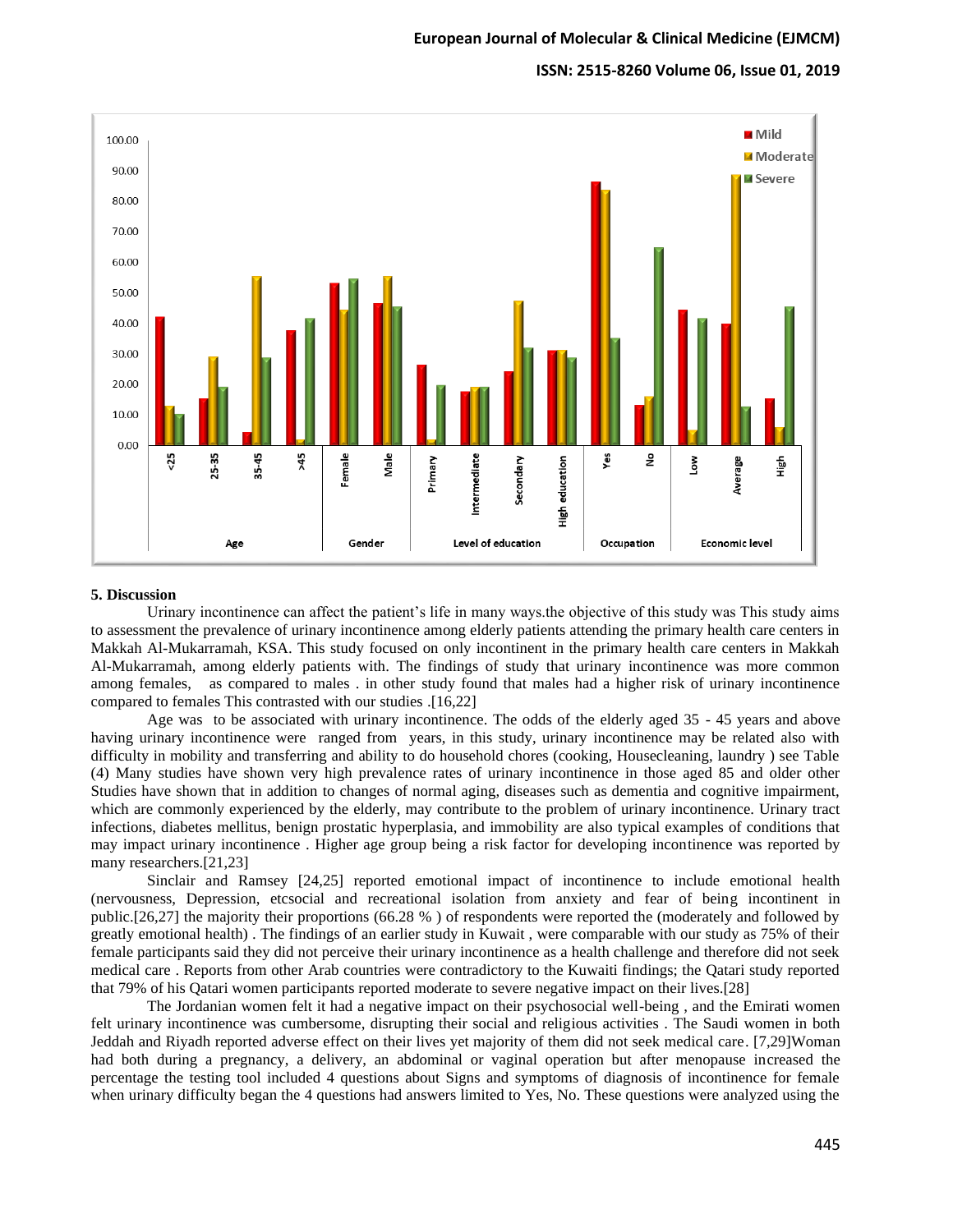## **ISSN: 2515-8260 Volume 06, Issue 01, 2019**

Chi square analysis. The most of question addressed the signs and symptoms of diagnosis of incontinence for female there was high percentage answer "NO "There were not statistically significant in respondents answering P-value (0.001) .The other tests, which, when combined with the results of Chi square test, were respectively indicate the signs and symptoms of diagnosis of incontinence for female.

In the present study, Regarding the degree the Frequency of symptoms the majority of our study proportions answer severely degree . regarding daily activity affected the majority of our study proportions high were affected negative on the daily lives of those affected Important social activities such as work, driving a car and shopping can be interrupted

## **6. Conclusion**

The prevalence of urinary incontinence in this study is most likely underestimated due to the study's limitation in determining the presence of urinary incontinence by a self-report method based on the BI. It is possible that mobility problems contributed to the presence of urinary incontinence among the respondents in this study, we acknowledge the fact that urinary incontinence is a common and poorly understood problem in our community. Another problem in the elderly age group is cognitive impairment, which also contributes to urinary incontinence. Prevalence of urinary incontinence is most likely underestimated. Detection of this problem is essential for preventing complications and improving the quality of life of the elderly.

#### **7. REFERENCES**

- 1. Smith, A., Bevan, D., Douglas, H. R., & James, D. (2013). Management of urinary incontinence in women: summary of updated NICE guidance. Bmj, 347.
- 2. Burge, A. T., Lee, A. L., Kein, C., Button, B. M., Sherburn, M. S., Miller, B., & Holland, A. E. (2017). Prevalence and impact of urinary incontinence in men with chronic obstructive pulmonary disease: a questionnaire survey. Physiotherapy, 103(1), 53-58.
- 3. Abrams, P., Andersson, K. E., Apostolidis, A., Birder, L., Bliss, D., Brubaker, L., ... & Wein, A. (2018). 6th International Consultation on Incontinence. Recommendations of the International Scientific Committee: evaluation and treatment of urinary incontinence, pelvic organ prolapse and faecal incontinence. Neurourology and urodynamics, 37(7), 2271-2272.
- 4. Haylen, B. T., Maher, C. F., Barber, M. D., Camargo, S., Dandolu, V., Digesu, A., ... & Schaer, G. N. (2016). An International Urogynecological Association (IUGA)/International Continence Society (ICS) joint report on the terminology for female pelvic organ prolapse (POP). International urogynecology journal, 27(2), 165-194
- 5. Senra, C., & Pereira, Mg. (2015). Quality of life in women with urinary ncontenance. Rev Assoc Med Bras, 61(2), 178- 83.
- 6. Rizk DEE, Shaheen H, Thomas L, Dunn E, Hassan MY (1999). The prevalence and determinants of health care-seeking behavior for urinary incontinence in United Arab Emirates women. IntUrogynecol J, 10(3):160-5.
- 7. Al-Badr A, Brasha H, Al-Raddadi R, Noorwali F, Ross S. (2012). Prevalence of urinary incontinence among Saudi women. IJGO, 117(2):160-3.
- 8. Culligan, P. J., Myers, J. A., Goldberg, R. P., Blackwell, L., Gohmann, S. F., & Abell, T. D. (2005). Elective cesarean section to prevent anal incontinence and brachial plexus injuries associated with macrosomia—a decision analysis. International Urogynecology Journal, 16(1), 19-28.
- 9. Riss, P., & Kargl, J. (2011). Quality of life and urinary incontinence in women.Maturitas,-68,137-142. <http://dx.doi.org/10.1016/j.maturitas.2010.11.006>
- 10. Robertson, A. S., Griffiths, C. J., Ramsden, P. D., & Neal, D. E. (1994). Bladder function in healthy volunteers: ambulatory monitoring and conventional urodynamic studies. British journal of urology, 73(3), 242-249.
- 11. Wagg, A., Gibson, W., Ostaszkiewicz, J., Johnson III, T., Markland, A., Palmer, M. H., ... & Kirschner‐Hermanns, R. (2015). Urinary incontinence in frail elderly persons: Report from the 5th International Consultation on Incontinence. Neurourology and urodynamics, 34(5), 398-406.
- 12. Sultan, A. H., Monga, A., Lee, J., Emmanuel, A., Norton, C., Santoro, G., ... & Haylen, B. T. (2017). An International Urogynecological Association (IUGA)/International Continence Society (ICS) joint report on the terminology for female anorectal dysfunction. International urogynecology journal, 28(1), 5-31
- 13. Gibson, W., & Wagg, A. (2015). Urinary incontinence in the frail elderly. Canadian Geriatrics Society CME Journal, 5(2), 56-70
- 14. [Ghafouri A,](https://www.ncbi.nlm.nih.gov/pubmed/?term=Ghafouri%20A%5BAuthor%5D&cauthor=true&cauthor_uid=26019961) [Alnaimi AR,](https://www.ncbi.nlm.nih.gov/pubmed/?term=Alnaimi%20AR%5BAuthor%5D&cauthor=true&cauthor_uid=26019961) [Alhothi HM,](https://www.ncbi.nlm.nih.gov/pubmed/?term=Alhothi%20HM%5BAuthor%5D&cauthor=true&cauthor_uid=26019961) [Alroubi I,](https://www.ncbi.nlm.nih.gov/pubmed/?term=Alroubi%20I%5BAuthor%5D&cauthor=true&cauthor_uid=26019961) [Alrayashi M,](https://www.ncbi.nlm.nih.gov/pubmed/?term=Alrayashi%20M%5BAuthor%5D&cauthor=true&cauthor_uid=26019961) [Molhim NA,](https://www.ncbi.nlm.nih.gov/pubmed/?term=Molhim%20NA%5BAuthor%5D&cauthor=true&cauthor_uid=26019961) [Shokeir AA.](https://www.ncbi.nlm.nih.gov/pubmed/?term=Shokeir%20AA%5BAuthor%5D&cauthor=true&cauthor_uid=26019961) Urinary incontinence in Qatar: A study of the prevalence, risk factors and impact on quality of life. [Arab J](https://www.ncbi.nlm.nih.gov/pubmed/26019961) Urol. 2014 Dec;12(4):269-74. doi: 10.1016/j.aju.2014.08.002. Epub 2014 Sep 10.